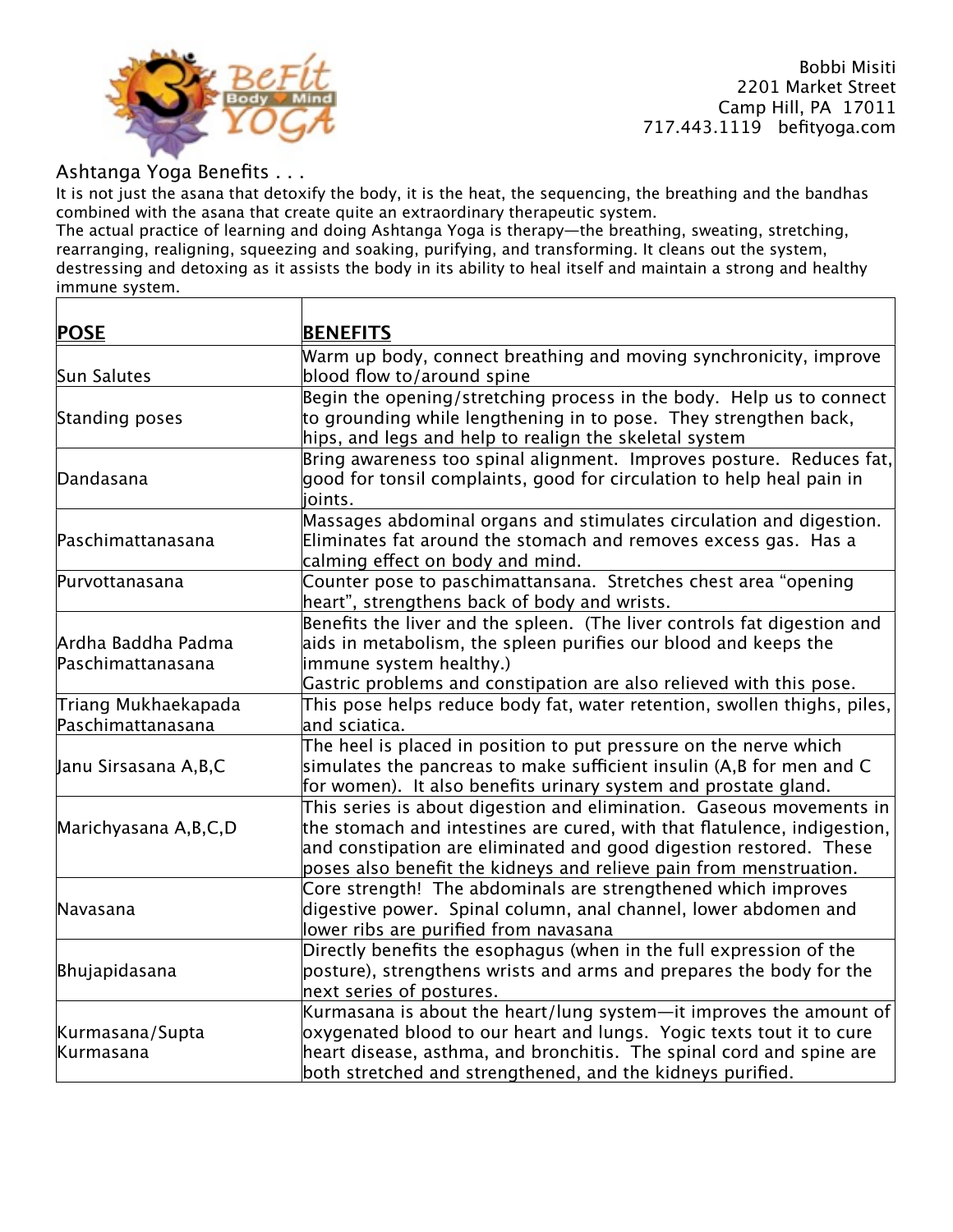

 Bobbi Misiti 2201 Market Street Camp Hill, PA 17011 717.443.1119 befityoga.com

|                          | 717. TU. LILU DURIYOYU.COM                                                                                                                                       |
|--------------------------|------------------------------------------------------------------------------------------------------------------------------------------------------------------|
| Garbha Pindasana         | Cleans and tones the liver and spleen (lotus position), is good for the                                                                                          |
| Kukkutasana              | uterus and rectum. The rolling motion is for the Ureter Channel which                                                                                            |
|                          | goes from the kidneys to bladder, helping your body to remove water                                                                                              |
|                          | soluble wastes. The rolling motion also helps to align the vertebrae.                                                                                            |
|                          | Kukkutasana strengthens arms and wrists and cures urinary problems                                                                                               |
|                          | by strengthening the urethra.                                                                                                                                    |
|                          | Stomach, gastric, and rectal problems are cured, eliminating                                                                                                     |
| Baddha Konasana          | constipation, hemorrhoids, and indigestion.                                                                                                                      |
|                          | Directly benefit back problems including sciatica and help the body                                                                                              |
| Upavishta Konasana A,B   | break down fat. The head back position purifies the esophagus,                                                                                                   |
|                          | The rolling motion of this posture helps correct subluxations of the                                                                                             |
|                          | vertebrae, and helps improve our connection to the bandhas. The                                                                                                  |
| Supta Konasana           |                                                                                                                                                                  |
|                          | head/neck position is a counter balance for the neck from the previous                                                                                           |
|                          | posture.                                                                                                                                                         |
|                          | Cleanses the rectum, urinary tract, veins, and esophagus. Strengthens                                                                                            |
| Supta Padangusthasana    | the abdominals and connection to bandhas.                                                                                                                        |
|                          | Corrects the length of extremities in relation to the torso.                                                                                                     |
| Ubhaya Padangusthasana & | Strengthens genital organs and eliminates the burning sensation that                                                                                             |
| Urdhva Mukha             | can occur during urination. The rolling motion on our back is good for                                                                                           |
| Paschimattanasana        | the ureter channel helping our bodies to move waste and toxins from                                                                                              |
|                          | the kidneys to the bladder where we can excrete them.                                                                                                            |
|                          | Lungs and veins are cleansed and purified, digestion improved. The                                                                                               |
| Setu Bandhasana          | neck is strengthened and throat opened, the chest is expanded and                                                                                                |
|                          | lung capacity increased.                                                                                                                                         |
|                          | Urdhva Dhanurasana is not part of closing, nor is it really part of primary, it is                                                                               |
| Urdhva Dhanurasana &     | more like the climax of the practice. It is beneficial to the nervous, digestive,                                                                                |
| <b>Back Bending</b>      | respiratory, cardiovascular, and glandular systems. It influences all hormonal                                                                                   |
|                          | secretions and relieves gynaecological disorders.                                                                                                                |
|                          | In this asana the whole body and nervous system are being placed in an                                                                                           |
|                          | abnormal position. It may be difficult to raise the body if the nervous system<br>is not ready. If proprioception is lost, strength is lost. This asana develops |
|                          | proprioception.                                                                                                                                                  |
|                          | Inversions are about blood flow! Getting stale, stagnant blood out of                                                                                            |
|                          | the lower parts of the organs into the circulatory system where the                                                                                              |
| Sarvangasana             | blood is purified. The throat area is purified and the glands in the                                                                                             |
|                          |                                                                                                                                                                  |
|                          | neck and head (thyroid, pituitary, pineal) are brought into balance                                                                                              |
|                          | directly benefitting our endocrine system.                                                                                                                       |
| Halasana                 | Same as sarvangasana plus purifies the intestines and strengthens the                                                                                            |
|                          | waist.                                                                                                                                                           |
|                          | Same as sarvangasana plus eliminates diseases of the ears and ringing $\,$                                                                                       |
| Karna Pidasana           | of the ears.                                                                                                                                                     |
|                          | Same as sarvangasna plus purifies anal and urinary channels and                                                                                                  |
| Urdhva Padmasana         | strengthens the front of the spinal column.                                                                                                                      |
|                          | Same as sarvangasana, plus purifies the lower abdomen, the spinal $\,$                                                                                           |
| Pindasana                | column, liver, spleen, and stomach                                                                                                                               |
| Matsyasana &             | Counter pose the previous 5 poses and purify esophagus and anus,                                                                                                 |
| Uttanapadasana           | liver and spleen and strengthen the waist and neck.                                                                                                              |
|                          | Blood flow to brain and eyes is increased improving memory and the                                                                                               |
| Sirsasana                | sense organs and removing eye diseases.                                                                                                                          |